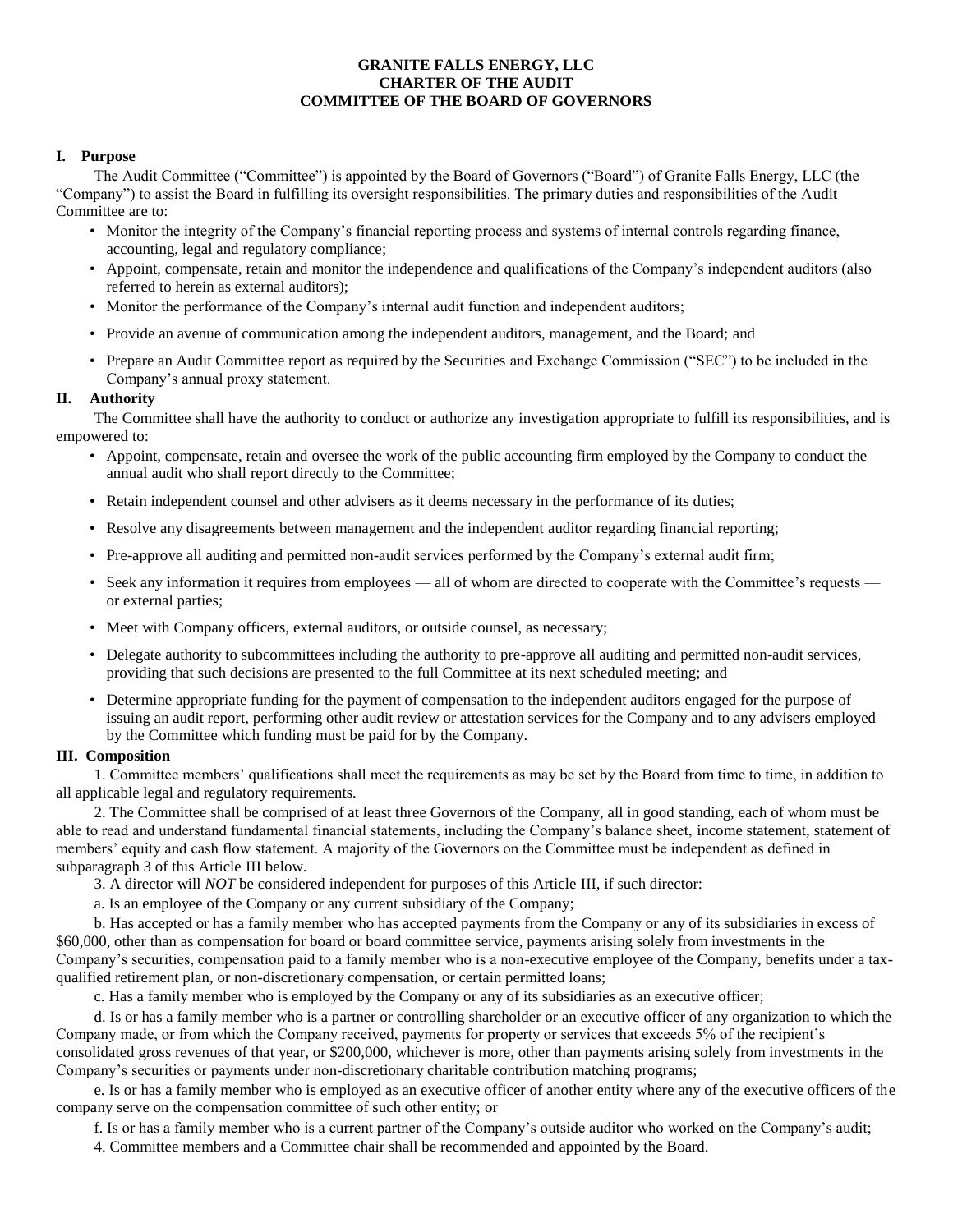## **IV. Meetings**

The Committee shall meet as often as it determines, but not less frequently than quarterly. The Committee shall meet separately, periodically with management, with internal auditors, if any, and with external auditors. The Committee may request any officer or employee of the Company or the Company's outside counsel or independent auditor to attend a meeting of the Committee or to meet with any members of, or consultants to, the Committee. All members are expected to attend each meeting, in person or via tele- or video-conference.

The minutes of each meeting are to be prepared at the direction of the Audit Committee Chair and sent to Committee members and all other Governors. Copies are to be promptly provided to the independent auditors and the Company's legal counsel.

## **V. Scope of Responsibilities and Duties**

## *A. Charter Review*

1. Review and reassess the adequacy of this charter annually. Consider changes that are necessary as a result of new laws and regulations. Recommend any proposed changes to the Board. Submit the charter to the Board for approval and publish the document as required.

## *B. Financial Reporting*

1. Review the Company's annual audited financial statements and the documents containing such filings prior to filing or distribution. The review should include discussion with management and independent auditors of the following:

- Significant issues regarding accounting principles, practices, audit findings, disclosures, judgments and any other requirements under accounting standards and rules;
- Complex or unusual transactions and areas in which an unusual degree of judgment must be exercised;
- The effect of regulatory and accounting initiatives, as well as off-balance sheet structures, on the financial statements of the Company; and
- *"Quality of earnings"* of the Company from a subjective as well as objective standpoint.

2. Review analyses prepared by management and/or the independent auditor setting forth significant financial reporting issues and judgment made in connection with the preparation of the financial statements, including analyses of the effects of alternative GAAP methods on the financial statements.

3. Review with management and the external auditors the results of the audit, including any difficulties encountered. This review will include any restrictions on the scope of the independent auditors activities or on access to requested information, and any significant disagreement with management.

4. Discuss the annual audited financial statements and quarterly financial statements with management and external auditors, including the Company's disclosures under "Management's Discussion and Analysis of Financial Condition and Results of Operations." Consider any items required to be communicated by the independent auditors in accordance with SAS 61.

5. Review disclosures made by CEO and CFO in the Forms 10-KSB or 10-K and 10-QSB or 10-Q certification process about significant deficiencies in the design or operation of internal controls or any fraud that involves management or other employees who have a significant role in the Company's internal control.

## *C. Internal Control*

1. Consider the effectiveness of the Company's internal control system, including information technology, security and control.

2. Understand the scope of the external auditor's review of internal control over financial reporting, and obtain reports on significant findings and recommendations, together with management's responses.

# *D. Internal Audit*

In the event the Company employs an internal audit department, the Committee shall:

- 1. Review with management the charter, plans, activities, staffing and organizational structure of the internal audit function.
- 2. Review the effectiveness of the internal audit function.

# *E. Independent Auditors*

1. Each year, review the independence and performance of the independent auditors and retain or discharge the independent auditors as circumstances warrant. In performing this review, the Committee will:

a. At least annually, obtain and review a report by the independent auditor describing: the firm's internal quality-control procedures; any material issues raised by the most recent internal quality-control review, or peer review, of the firm, or by any inquiry or investigation by governmental or professional authorities, within the preceding five years, respecting one or more independent audits carried out by the firm, and any steps taken to deal with any such issues; and (to assess the auditor's independence) all relationships between the independent auditor and the Company.

b. Take into account the opinions of management and, in the event the Company has employed an internal audit, the opinions of the internal audit department.

c. Present its conclusions with respect to the external auditor to the Board.

2. Prescribe such policies and procedures as the Committee deems appropriate pertaining to relationships with the independent auditors, including clear hiring policies for employees and former employees of the independent auditors.

3. Approve the independent auditors' engagement terms and fees for annual audit services as well as advance approval of all non-audit engagements with that firm. Any such approval of non-audit services by the independent auditor shall be disclosed in periodic reports as prescribed by law.